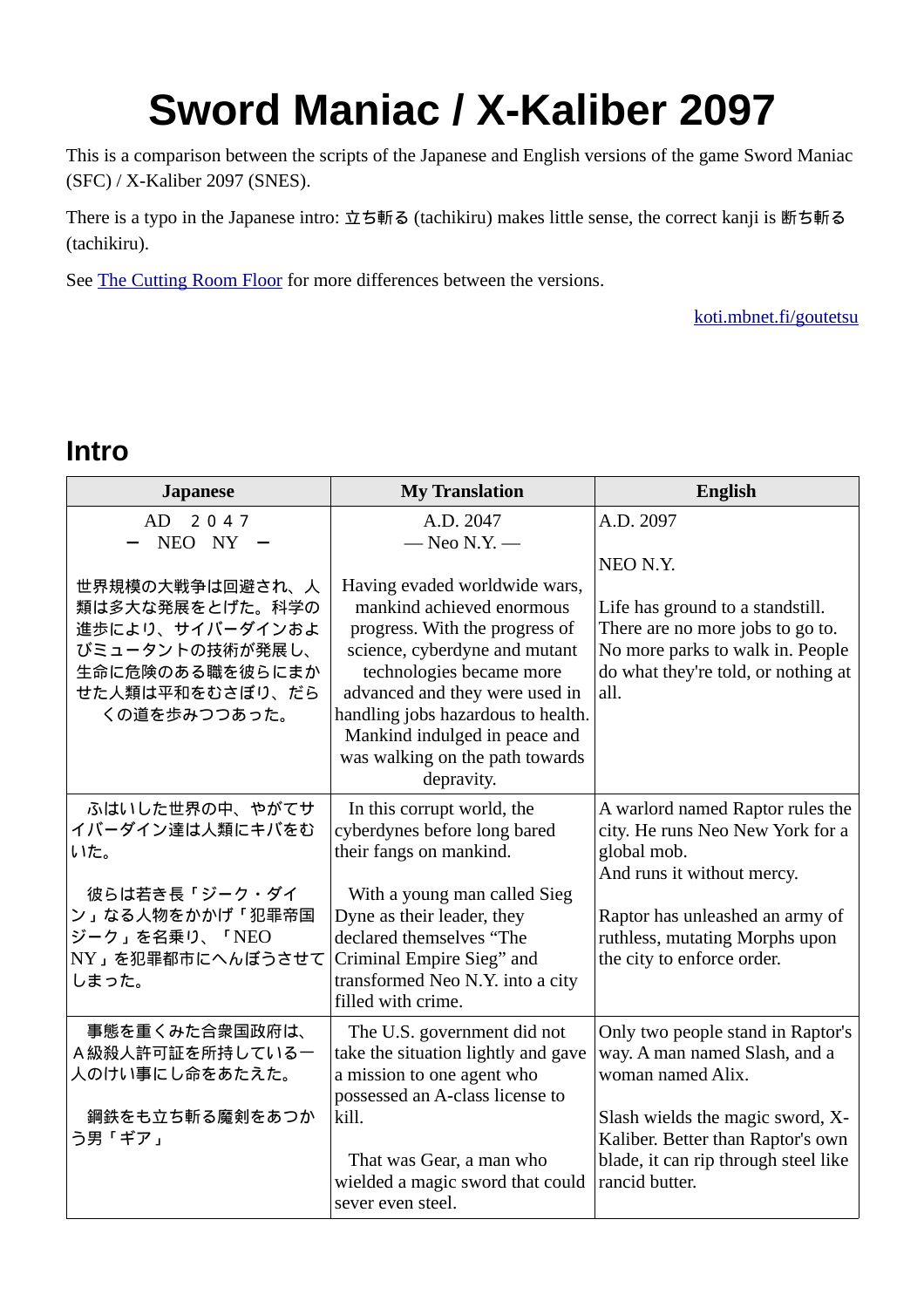| 死をもおそれぬ「ギア」の力は<br>よそう以上のこうせきを上げてい<br>た。                                                                                                                                                                                   | With his powers and death-<br>defying courage, Gear was<br>accomplishing more than anyone<br>expected.                                                                                                                                                                                                                                                                                                            | Slash is the only man who scares<br>Raptor.<br>And Raptor hates him for it.                                                                                                                                                                                                                                                                                                                                                                                                                                                                                                                                                                                          |
|---------------------------------------------------------------------------------------------------------------------------------------------------------------------------------------------------------------------------|-------------------------------------------------------------------------------------------------------------------------------------------------------------------------------------------------------------------------------------------------------------------------------------------------------------------------------------------------------------------------------------------------------------------|----------------------------------------------------------------------------------------------------------------------------------------------------------------------------------------------------------------------------------------------------------------------------------------------------------------------------------------------------------------------------------------------------------------------------------------------------------------------------------------------------------------------------------------------------------------------------------------------------------------------------------------------------------------------|
| カクテル<br>「ジーク様、この男がギアで<br>す」<br>カクテル<br>「奴の魔剣から発せられる戦闘<br>力は未知数・・・まったく素性の<br>知らぬ男でございます」                                                                                                                                   | Cocktail:<br>"Master Sieg, this is the man<br>called Gear."<br>Cocktail:<br>"The combat power his magic<br>sword can emit is of unknown<br>magnitude He is a man of<br>entirely unknown origins.                                                                                                                                                                                                                  | KANE:<br>"Raptor, this is Slash. One of the<br>last honest agents in Special<br>Forces."<br>KANE:<br>"We can't buy him off. His sword,<br>X-Kaliber, is strong like yours."<br>KANE:<br>"As long as he's free, you'll never<br>rule this city."                                                                                                                                                                                                                                                                                                                                                                                                                      |
| カクテル<br>「この女はギアのフィアンセの<br>シンシアです」                                                                                                                                                                                         | Cocktail:<br>"This woman is Gear's fiancée<br>Cynthia."                                                                                                                                                                                                                                                                                                                                                           | KANE:<br>"This is the woman, Alix, Slash's<br>partner in Special Forces."<br><b>KANE:</b><br>"We can't buy her, either."                                                                                                                                                                                                                                                                                                                                                                                                                                                                                                                                             |
| カクテル<br>「ジーク様、いかがいたしまし<br>ょう」<br>ジーク<br>「シンシアをとらえろ、利用価<br>値はありそうだ」<br>カクテル<br>「わかりました。さっそく手配<br>いたしましょう」<br>ジーク<br>「ギアか・・・生きてここまで<br>来れたら、一度手合わせ願いたい<br>ものだ」<br>カクテル<br>「おたわむれを、奴はここまで<br>来れません。その前に死にます」<br>ジーク<br>「かもな」 | Cocktail:<br>"Master Sieg, what are your<br>orders?"<br>Sieg:<br>"Capture Cynthia, she could<br>prove useful."<br>Cocktail:<br>"Understood. I shall arrange it<br>right away."<br>Sieg:<br>"Gear If he can make it this<br>far alive, I would like to match<br>our strengths in battle."<br>Cocktail:<br>"You jest sir, he will not make it   KANE:<br>this far. He will die before that."<br>Sieg:<br>"Perhaps." | KANE:<br>"Slash and Alix are the only<br>agents we don't own."<br>KANE:<br>"They dare to rebel against your<br>authority. Raptor, what should we<br>do?"<br><b>RAPTOR:</b><br>"Kane, anything we can't buy, we<br>take. Bring me Alix. Then Slash<br>will come to us."<br><b>RAPTOR:</b><br>"And at last we'll have X-<br>Kaliber."<br>"Brilliant, sir."<br><b>RAPTOR:</b><br>"I've met this Slash before. It'd be<br>thrilling to fight him."<br><b>RAPTOR:</b><br>"I'm so bored with spineless little<br>men like you."<br><b>KANE:</b><br>"Yes, sir, but unfortunately Slash<br>will never get this far."<br><b>RAPTOR:</b><br>"Of course not. You'll see to it." |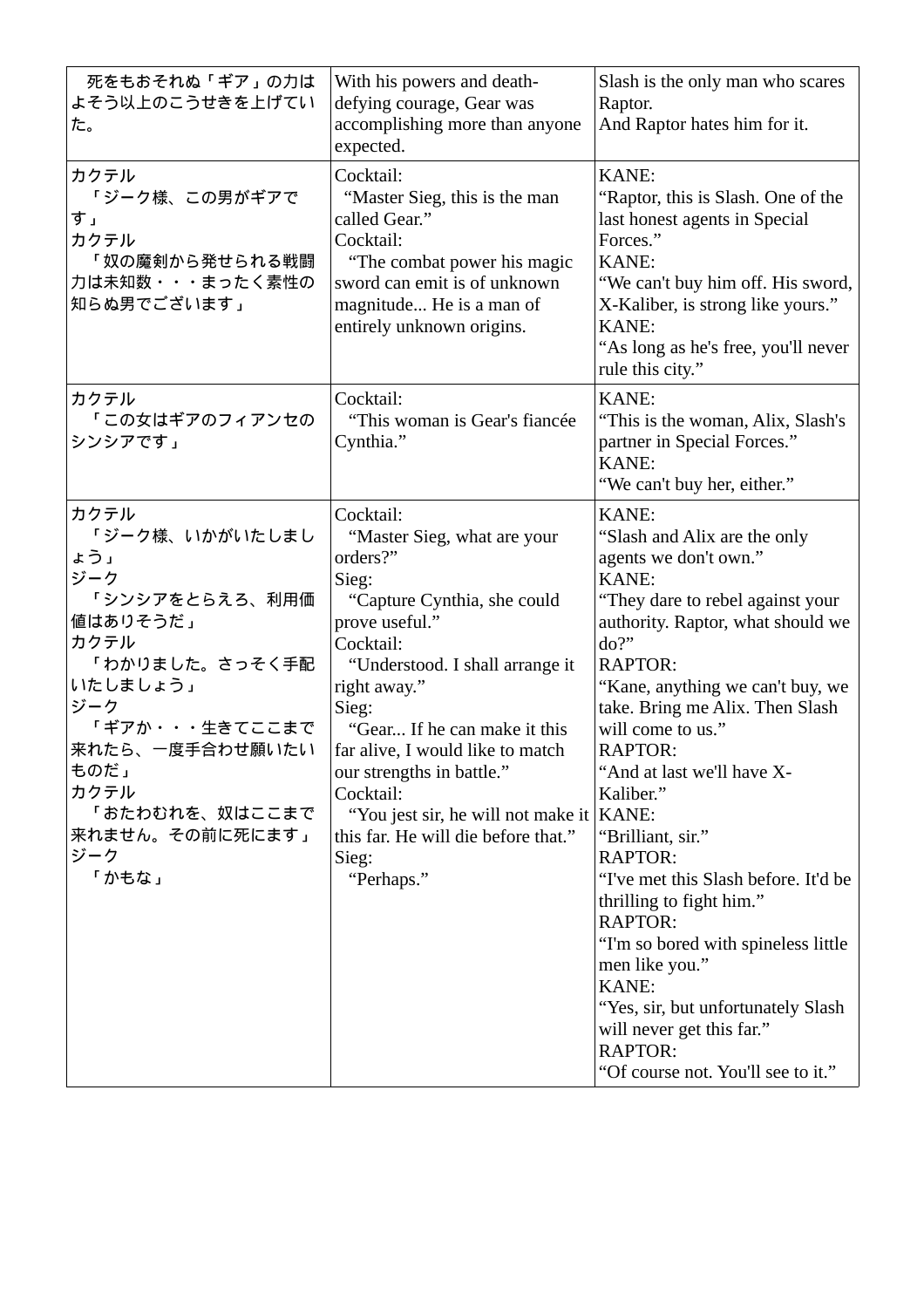#### **Tattooman**

| タトゥーマン         | Tattooman:                     | TATTOO:                          |
|----------------|--------------------------------|----------------------------------|
| 「あぁらいい男!このバラのえ | "Oh my, what a hunk! I'll make | "So! Another doomed agent."      |
| じきにしてあげるわ!!」   | you fall prey to this rose!!"  | SLASH:                           |
| ギア             | Gear:                          | "Another man with a bad tattoo." |
| 「きたねぇバラだ・・・」   | "What a disgusting rose"       | TATTOO:                          |
| タトゥーマン         | Tattooman:                     | "No one insults my rose, boy! My |
| 「キィー!ゆるさないわ    | "Nngh! Shut your mouth!!"      | thorns are gonna cut you real    |
| よ!!」           |                                | bad."                            |

### **Tattooman defeated**

| ギア              | Gear:                            | SLASH:                           |
|-----------------|----------------------------------|----------------------------------|
| 「ジークはどこだ!」      | "Where is Sieg!?"                | "Where is Raptor?"               |
| タトゥーマン          | Tattooman:                       | TATTOO:                          |
| 「工事中のビルにいるカクテル  | "Cocktail, who you will find in  | "No one knows except his         |
| 様なら何かを知っているかも・・ | the building under construction, | Lieutenant, Kane."               |
|                 | might know something"            | TATTOO:                          |
| ギア              | Gear:                            | "He's at one of the construction |
| 「じゃましたな」        | "Sorry for bothering you."       | sites."                          |
|                 |                                  | SLASH:                           |
|                 |                                  | "Don't cut yourself, Tattoo."    |

#### **T**・**T**

| $T \cdot T$                              | T.T:                          | <b>CHAINSAW:</b>                  |
|------------------------------------------|-------------------------------|-----------------------------------|
| 「ココカラサキハ、ススムコト                           | "YOU CANNOT PASS ANY          | "Halt, you worthless sack of      |
| ハデキナイ!」                                  | <b>FURTHER!"</b>              | flesh! Your journey ends here!"   |
| ギア                                       | Gear:                         | SLASH:                            |
| 「なぜだ!」                                   | "Why!?"                       | "How do you figure?"              |
| $\mathbf{T}\boldsymbol{\cdot}\mathbf{T}$ | T.T.                          | <b>CHAINSAW:</b>                  |
| 「ワタシニコロサレルカラ                             | "BECAUSE I WILL KILL          | "Because I'm going to shred       |
| ダ!」                                      | YOU!"                         | you!"                             |
| ギア                                       | Gear:                         | SLASH:                            |
| 「しかたがない!勝負だ!!」                           | "Can't be helped! Bring it!!" | "No one in this city has manners. |
|                                          |                               | Come here - I'll teach you a      |
|                                          |                               | few!"                             |

#### **T**・**T defeated**

| $T \cdot T$           | T.T:                     | <b>CHAINSAW:</b>              |
|-----------------------|--------------------------|-------------------------------|
| <b>「ジジッ・・・ジジッ・・・」</b> | "Bzzz Bzzz"              | "Tilt tilt program over"      |
| ギア                    | Gear:                    | SLASH:                        |
| 「こいつサイバーダインか!」        | "So he was a cyberdyne!" | "Another Morph! Where does    |
| $T \cdot T$           | T.T.                     | Raptor get that kind of know- |
| 「ジジジッ・・・」             | "Bzzzz"                  | how?"                         |
|                       |                          | <b>CHAINSAW:</b>              |
|                       |                          | "Tilt tilt"                   |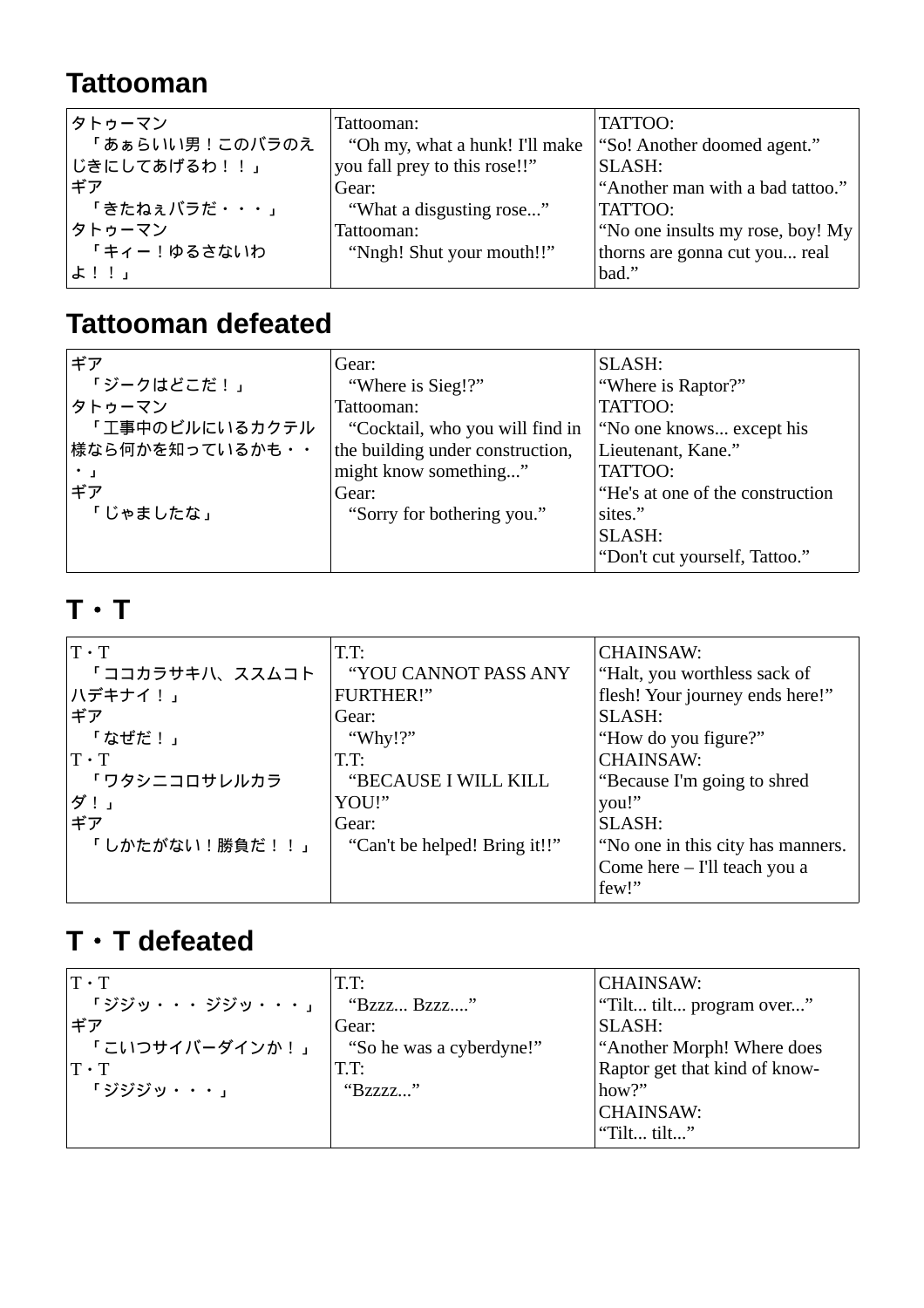# **Cocktail**

| ギア            | Gear:                        | SLASH:                       |
|---------------|------------------------------|------------------------------|
| 「おまえがカクテルか!」  | "Are you Cocktail!?"         | "You must be Kane."          |
| カクテル          | Cocktail:                    | KANE:                        |
| 「いかにも!ならばどうす  | "Indeed! What of it!?"       | "The one and only. Any last  |
| る!!」          | Gear:                        | requests?"                   |
| ギア            | "You will tell me where Sieg | SLASH:                       |
| 「ジークの場所を教えてもら | is!                          | "Where is Raptor?"           |
| う!」           | Cocktail:                    | KANE:                        |
| カクテル          | "If you can defeat me!"      | "Hah! Beat me, shake me, and |
| 「私を倒せたらな!」    |                              | you might find out!"         |

#### **Cocktail defeated**

| カクテル<br>「さすがだギア。この私に傷を<br>つけたのはジーク様以来だ・・」                                 | Cocktail:<br>"Impressive Gear. You are the<br>first one since Sieg to injure | KANE:<br>"You're good, Slash almost as<br>good as Raptor" |
|---------------------------------------------------------------------------|------------------------------------------------------------------------------|-----------------------------------------------------------|
| ギア<br>「教えてもらおう!ジークはど                                                      | $me$ "                                                                       | SLASH:                                                    |
| こだ!」                                                                      | Gear:<br>"Start talking! Where is Sieg!?"                                    | "Where is he? I want Raptor"<br>now!"                     |
| カクテル                                                                      | Cocktail:                                                                    | KANE:                                                     |
| 「イ、インター・・グフッ」                                                             | "I-, Inter Urgh"                                                             | "He's in the Inter the                                    |
| クレーピー                                                                     | Creapy:                                                                      | InterZone But you'll never                                |
| 「しゃべりすぎだぁ カクテル                                                            | "You talk too much Cocktail!!"                                               | make it."                                                 |
| ウ!!」                                                                      | Gear:                                                                        | SLASH:                                                    |
| ギア                                                                        | ``!!"                                                                        | "Kane, you've got a bad attitude."                        |
| $\begin{array}{cc} \text{I} & \text{I} & \text{I} & \text{I} \end{array}$ | Creapy:                                                                      |                                                           |
| クレーピー                                                                     | "Follow me Gear! I will take                                                 |                                                           |
| 「ついてこいギア!おまえの行                                                            | you to the place where you're so                                             |                                                           |
| きたい場所へつれていってやる                                                            | eager to go!"                                                                |                                                           |
| う!」                                                                       |                                                                              |                                                           |

#### **Dr. Mad**

| ギア            | Gear:                          | SLASH:                            |
|---------------|--------------------------------|-----------------------------------|
| 「ちっ!だまされたか!」  | "Damn! He tricked me!"         | "Here's the InterZone but you're  |
| Dr. マッド       | Dr. Mad:                       | too ugly, even for Raptor!"       |
| 「ばばばっばば、ばばっ・・ | "Dididididdi, didi"            | DR. BLAST:                        |
| $\cdot$ 1     | Gear:                          | "And you're like an ant           |
| ギア            | "What's wrong with this guy!?" | compared to Dr. Blast!"           |
| 「なんだこいつは!」    | Dr. Mad:                       | SLASH:                            |
| Dr. マッド       | "Dididi, di, dinner!!!"        | "Pardon me if I'm not impressed." |
| 「ばばばっ、ば、ばんめしだ |                                | DR. BLAST:                        |
| あ!!!」         |                                | "Oh, but you will be when I       |
|               |                                | squash you! Hee hee hee"          |

#### **Dr. Mad defeated**

| Dr. 7vF        | Dr. Mad:                        | DR. BLAST:         |
|----------------|---------------------------------|--------------------|
| 「つ、つ、つ、つ、強すぎる・ | "To-, to-, to-, to-, too strong | "You destroyed me  |
| ゚・グフッ」         | Urgh"                           | You pest           |
| ギア             | Gear:                           | vou little insect" |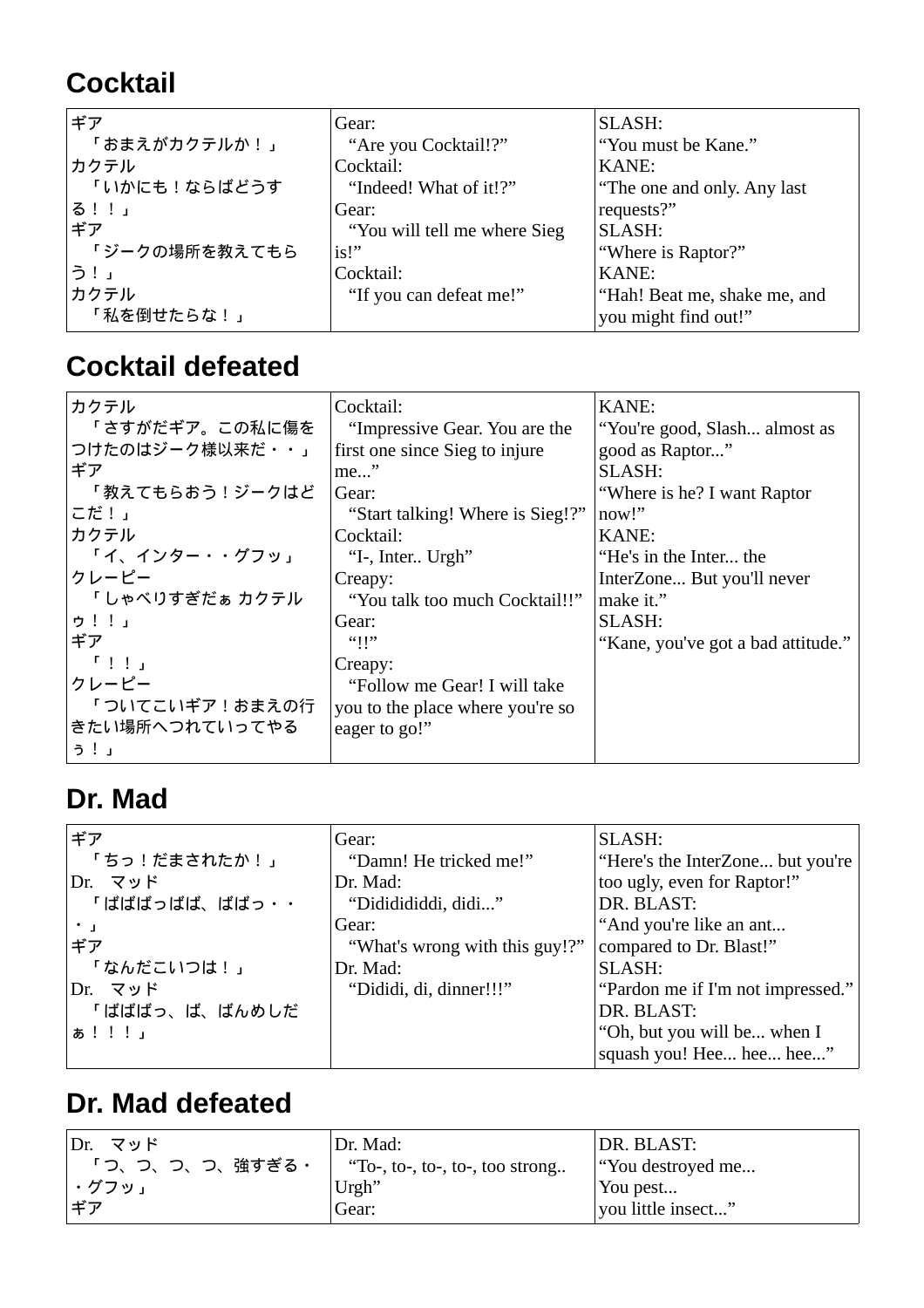# **Sieg**

| ギア                    | Gear:                          | SLASH:                              |
|-----------------------|--------------------------------|-------------------------------------|
| 「ジーク・ダイン!」            | "Sieg Dyne!"                   | "Raptor!"                           |
| ジーク                   | Sieg:                          | RAPTOR:                             |
| 「ギアか。きさまのおかげでわ        | "Gear, is it? Thanks to you my | "Don't you recognize me little      |
| が 犯罪帝国ジークは、かいめつ       | Criminal Empire Sieg has       | brother!? We meet at last!"         |
| てきなダメージをうけた」          | suffered devastating damage."  | RAPTOR:                             |
| ジーク                   | Sieg:                          | "It can't be any other way."        |
| <b>「····だがそれもここまで</b> | "But that all ends here!!"     | RAPTOR:                             |
| だ!!」                  | Sieg:                          | "You've walked into my trap -       |
| ジーク                   | "Come on Gear!"                | and now I want your sword!"         |
| 「いくぞギア!」              | Gear:                          | RAPTOR:                             |
| ギア                    | "It's all over for you!!"      | "I have a mean blade, too $-$ to    |
| 「これでおわりだ!!」           |                                | help me take it!"                   |
|                       |                                | SLASH:                              |
|                       |                                | "Even if we're flesh and blood,     |
|                       |                                | Raptor, you've got to pay"          |
|                       |                                | SLASH:                              |
|                       |                                | "For what you've done to this city" |
|                       |                                | and Alix."                          |

# **Sieg defeated**

| ジーク                                                                                                                             | Sieg:                                                                                                                                                                                                                                   | RAPTOR:                                                                                                                                                                                                                                                                          |
|---------------------------------------------------------------------------------------------------------------------------------|-----------------------------------------------------------------------------------------------------------------------------------------------------------------------------------------------------------------------------------------|----------------------------------------------------------------------------------------------------------------------------------------------------------------------------------------------------------------------------------------------------------------------------------|
| 「ここまでやるとはな。しかし                                                                                                                  | "You are more than I expected.                                                                                                                                                                                                          | "You haven't won. You think you                                                                                                                                                                                                                                                  |
| 魔の力はすでに発どうしてしまっ                                                                                                                 | However, the demonic power has                                                                                                                                                                                                          | get your pretty little partner back                                                                                                                                                                                                                                              |
| た」                                                                                                                              | already been set in motion."                                                                                                                                                                                                            | now?"                                                                                                                                                                                                                                                                            |
| ギア                                                                                                                              | Gear:                                                                                                                                                                                                                                   | RAPTOR:                                                                                                                                                                                                                                                                          |
| 「どういう事だ!」                                                                                                                       | "What do you mean!?"                                                                                                                                                                                                                    | "Sorry, brother, it's time to meet                                                                                                                                                                                                                                               |
| ジーク<br>「まもなく魔界のおうがめざめ<br>ようとしている。きさまの女をい<br>けにえとしてな!」<br>ギア<br>「何っ シンシアを!」<br>ジーク<br>「しんじられないようだな。い<br>いだろうじぶんのめでたしかめる<br>がよい!」 | Sieg:<br>"Very soon the king of Hell will<br>awaken. With your woman as the<br>sacrifice!"<br>Gear:<br>"What! Cynthia!?"<br>Sieg:<br>"Looks like you're having hard<br>time believing it. Very well,<br>witness it with your own eyes!" | the real boss!"<br>SLASH:<br>"What do you mean? Where's<br>Alix?"<br>RAPTOR:<br>"I mean I just follow orders! Alix<br>is with the real kingpin"<br><b>RAPTOR:</b><br>"A nightmare named Krux! But<br>you're too late, Slash"<br>SLASH:<br>"Too late for what?"<br><b>RAPTOR:</b> |
|                                                                                                                                 |                                                                                                                                                                                                                                         | "You don't get it, do you? This is<br>all a front!"                                                                                                                                                                                                                              |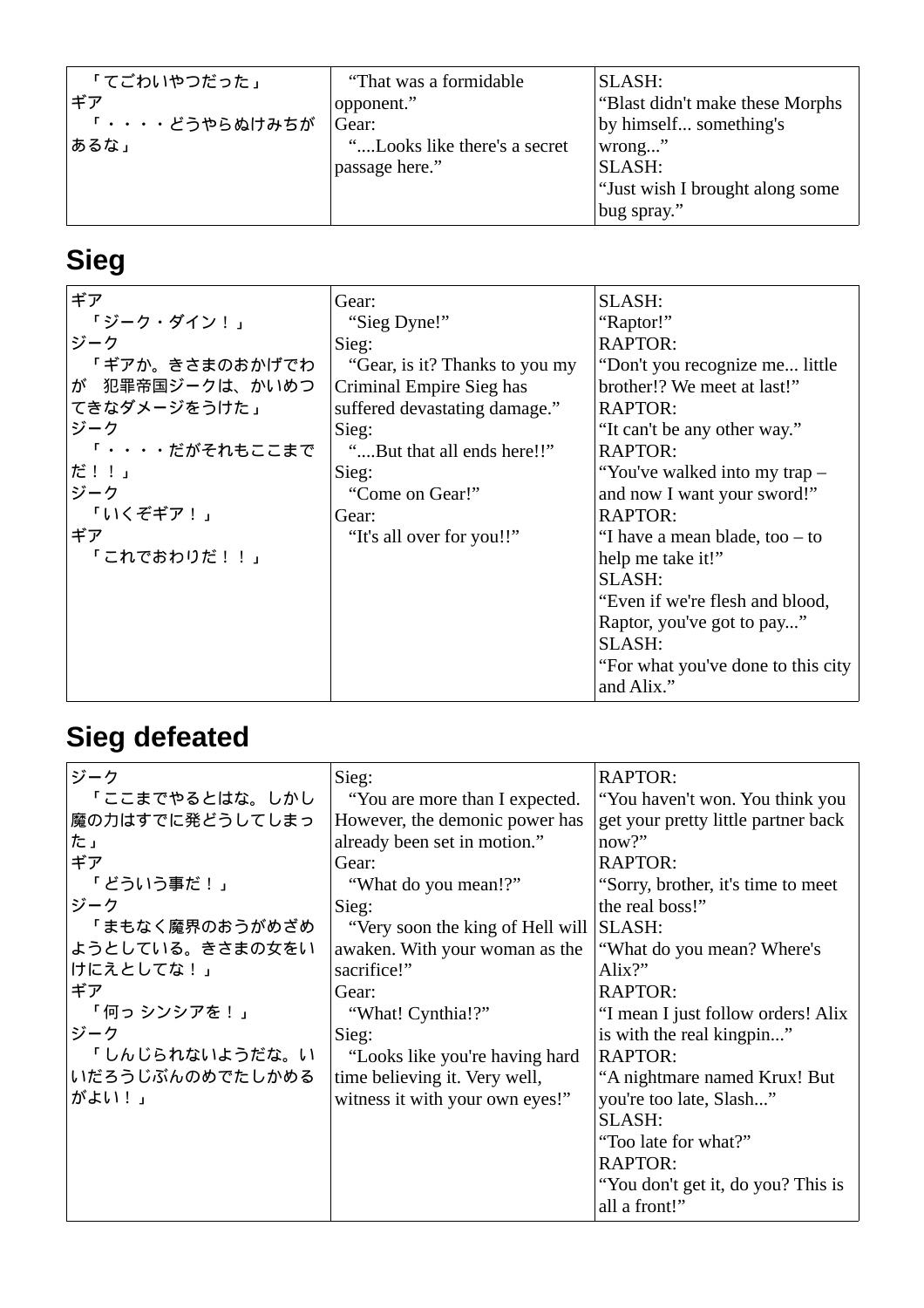|  | <b>RAPTOR:</b><br>"Krux isn't human! The Morphs"<br>are his!"<br><b>RAPTOR:</b><br>"We're being invaded by<br>gangsters from another<br>dimension!" |
|--|-----------------------------------------------------------------------------------------------------------------------------------------------------|
|--|-----------------------------------------------------------------------------------------------------------------------------------------------------|

#### **Creapy**

| クレーピー                     | Creapy:                                | <b>SPUKE:</b>                       |
|---------------------------|----------------------------------------|-------------------------------------|
| 「またあったなギア」                | "We meet again Gear."                  | "So, earthling, you've made it this |
| クレーピー                     | Creapy:                                | far, after all."                    |
| 「私は、ジーク様にしょうかん            | "I am Creapy, a messenger of           | <b>SPUKE:</b>                       |
| された魔界のししゃクレーピー」           | Hell summoned by Sieg."                | "I'm Spuke. I work for Krux. And    |
| クレーピー                     | Creapy:                                | our plans for your world are        |
| 「魔おうはまだかんぜんではな            | "The demon king is not yet             | almost finished."                   |
| $\downarrow$ $\downarrow$ | complete."                             | SLASH:                              |
| ギア                        | Gear:                                  | "Quit yapping, Spuke! I want        |
| 「ふざけるな、シンシアをかえ            | "You are going to cut the crap"        | Alix!"                              |
| してもらおう」                   | and return Cynthia to me."             | <b>SPUKE:</b>                       |
| クレーピー                     | Creapy:                                | "No! You have what is ours! X-      |
| 「ふっかつのじゃまはさせ              | "I will not let you interfere with $ $ | Kaliber! And I've come to take it   |
| h!                        | the resurrection!"                     | back!"                              |

# **Creapy defeated**

| ギア             | Gear:                         | SLASH:                         |
|----------------|-------------------------------|--------------------------------|
| 「シンシア!!」       | "Cynthia!!"                   | "Alix!"                        |
| 魔おう            | Demon King:                   | <b>KRUX:</b>                   |
| 「グアアアアア・・・ハカイ、 | "Grrrrr Destruction, absolute | "Human worm! Your pathetic     |
| イッサイの、ハカイ!!」   | destruction!!"                | little knife can't stop me!"   |
|                |                               | KRUX:                          |
|                |                               | "Your planet's mine! To use up |
|                |                               | and destroy!"                  |

# **Demon King defeated**

| シンシア           | Cynthia:                           | ALIX:                              |
|----------------|------------------------------------|------------------------------------|
| 「うっ、ここは・・・!」   | "Uuh, where am!"                   | "Where where am I? Slash?"         |
| ギア             | Gear:                              | SLASH:                             |
| 「だいじょうぶかシンシア」  | "Are you all right Cynthia?"       | "It's all right, Alix. It's over." |
| シンシア           | Cynthia:                           | ALIX:                              |
| 「ギア、ギアなの!わたしはい | "Gear, is that you? What on        | "I don't remember anything"        |
| ったい・・」         | earth happened to me"              | SLASH:                             |
| ギア             | Gear:                              | "Don't worry everyone's all        |
| 「もうだいじょうぶだ、すべて | "It's all right now, it's all over | right the warlords have            |
| はおわった・・・さあ帰るか」 | Come, let's go home."              | fallen"                            |
|                |                                    | SLASH:                             |
|                |                                    | "We're free Let's go home"         |